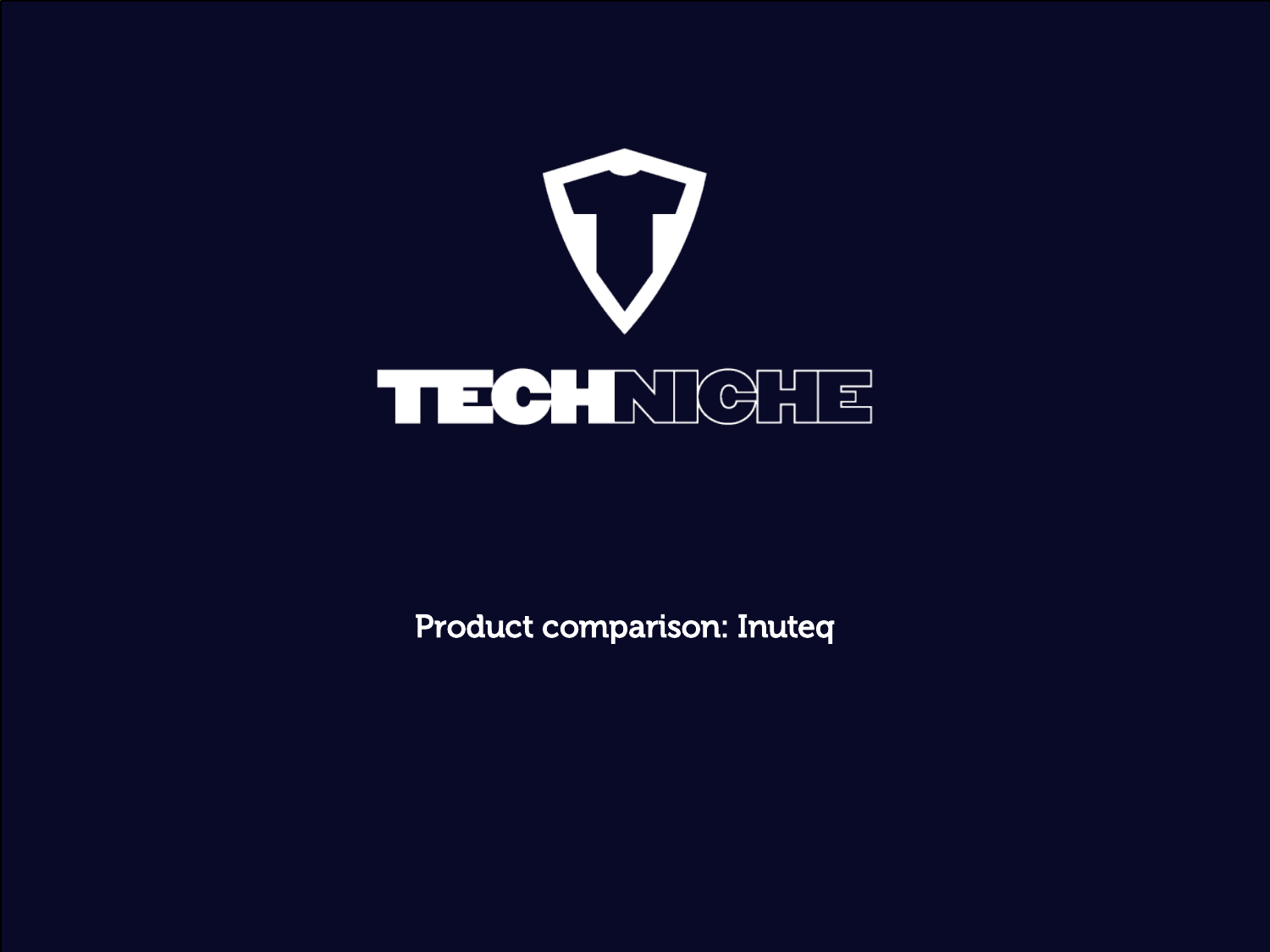# TechNiche vs Inuteq

## **TechNiche**

- Established worldwide manufacturing and distribution (we have made and sold 300.000 cooling vests throughout the world)
- Complete line of products and multiple cooling and heating options
- Customer Service personnel to support all aspects of making, delivering and servicing our vests
- Fully insured
- Fully stocked with in house production
- Fully market tested product
- Largest manufacturer of cooling vests in the world
- Technology (HyperKewl & Cool Pax) made in US & Europe
- Patented technology

#### **Inuteq**

- No established or proven production or distribution
- Limited product line
- Limited technology options
- Outsourced production
- No patented technologies
- Items and technology made in China

**POWERED BY** 



**POWERED BY** 



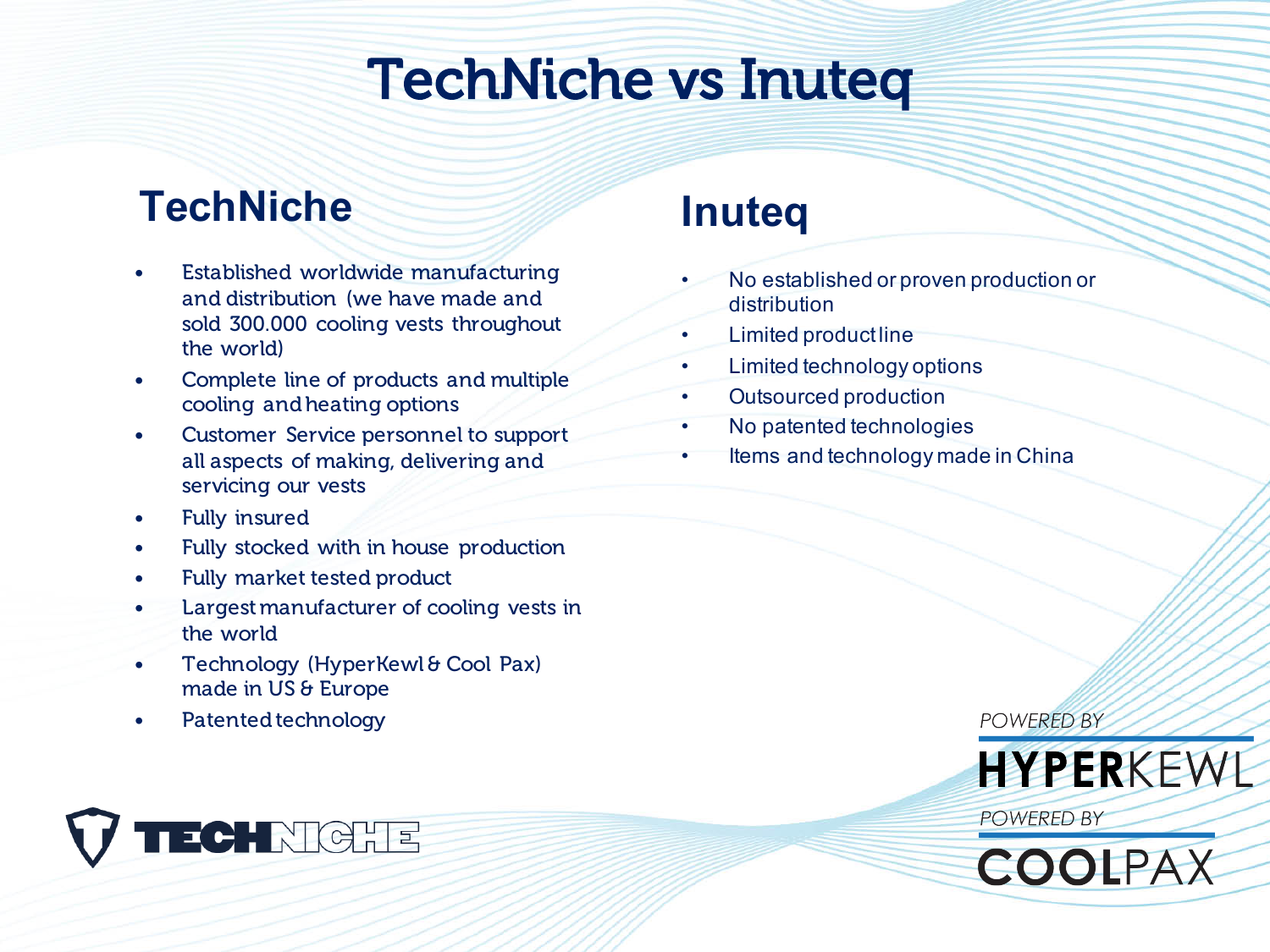# HyperKewl™ Fabric vs Inuteq

## HyperKewl™ Products

- Ease of use, ready in 2-3 mins
- Absorbs water evenly throughout the fabric
- Enables balanced water absorption creating lighter, more wearable garments
- Lower Cost same result for a third of the cost
- Duration (dry in one day)so no storage or mildew issues
- Washable but by brush not machine
- Lighter when charged
- Larger variety of styles, colors for more use cases and a better look
- Full line of accessories
- Fully field tested
- 100,000s of vests made and sold
- No pooling of water in vest
- Very versatile so easy to customize
- Dry on the inside
- Technology (HyperKewl™) made in Europe
- Patented technology

### Inuteq Products

- Harder to use-water absorption is difficult, ready in 15-20 mins
- Uneven absorption of water throughout vest
- Vest stays wet for daysstorage difficult
- Machine washable
- Completely dry when charged
- Water pools at the bottom of the vest into a puddle
- More than double the cost
- Products made in China/Taiwan

**POWERED BY**